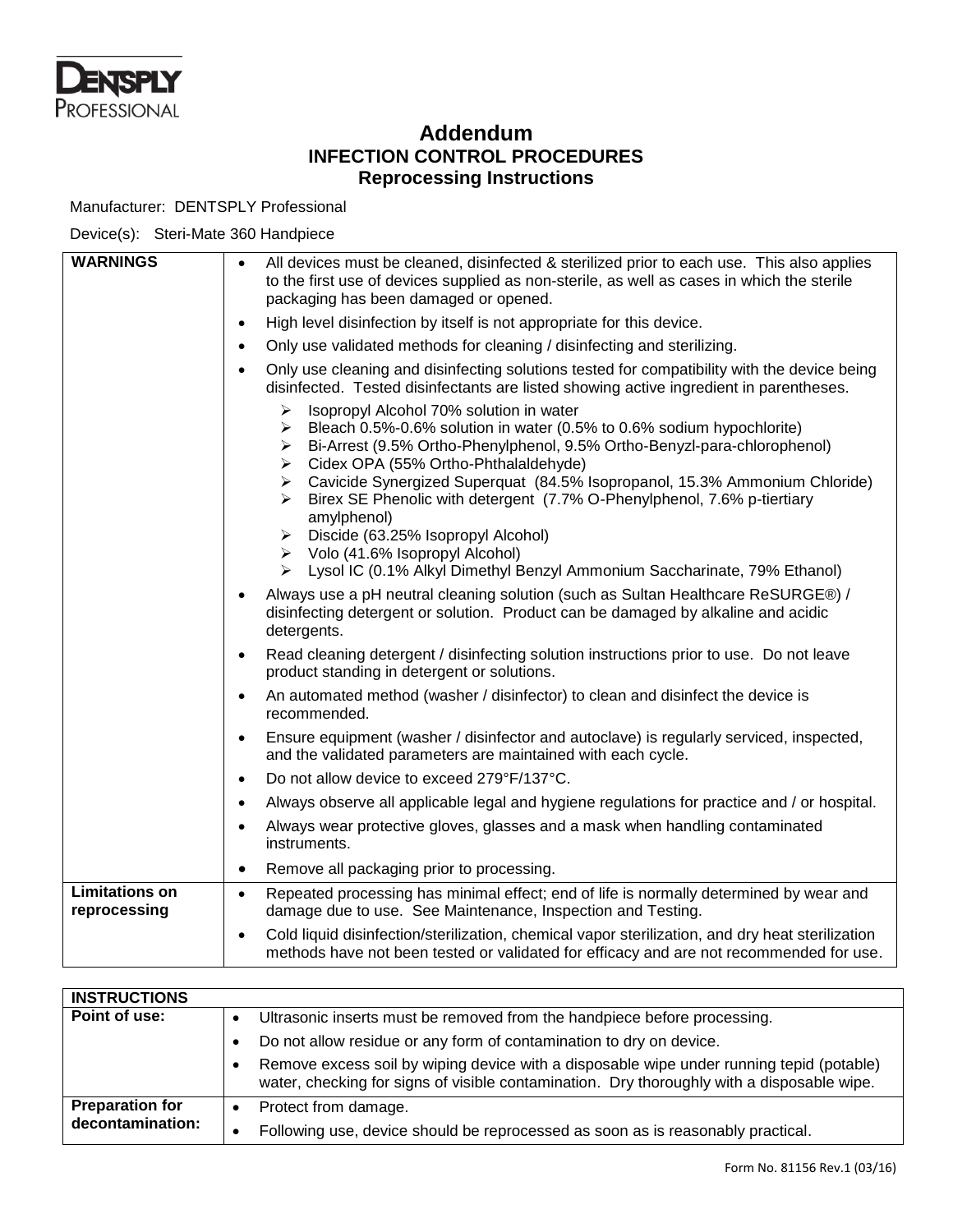|                                                                                    | Device left standing wet may stain or corrode.<br>$\bullet$                                                                                                                                                                                                                                                                                                                           |
|------------------------------------------------------------------------------------|---------------------------------------------------------------------------------------------------------------------------------------------------------------------------------------------------------------------------------------------------------------------------------------------------------------------------------------------------------------------------------------|
| <b>Automated</b><br><b>Cleaning &amp;</b><br><b>Thermal</b><br><b>Disinfection</b> | Use only a properly maintained, inspected, calibrated and approved washer / disinfector<br>$\bullet$<br>according to ISO 15883 displaying an effective validation (e.g. FDA certification or CE mark,<br>accordingly).<br>Perform a cleaning program cycle in an automated instrument washer, with the<br>$\bullet$                                                                   |
|                                                                                    | recommended program cycle:                                                                                                                                                                                                                                                                                                                                                            |
|                                                                                    | $\Rightarrow$ 2 minutes pre-wash/rinse in cold tap water                                                                                                                                                                                                                                                                                                                              |
|                                                                                    | $\Rightarrow$ 5 minutes enzymatic wash in warm water > 43 °C                                                                                                                                                                                                                                                                                                                          |
|                                                                                    | $\Rightarrow$ 2 minutes enzymatic neutralization in hot water at 60 °C<br>$\Rightarrow$ 2 minutes rinse in hot tap water                                                                                                                                                                                                                                                              |
|                                                                                    | $\Rightarrow$ 10 minutes drying at 90 °C                                                                                                                                                                                                                                                                                                                                              |
|                                                                                    | It is recommended to use sterile or low-germ (< 10 CFU/ml) and endotoxin-free water (<<br>$\bullet$<br>0.25 EU/ml, e.g. high purity water HPW) for the final rinse phase.                                                                                                                                                                                                             |
|                                                                                    | Follow cleaning detergent manufacturer's instructions, observing concentration rates and<br>$\bullet$<br>contact times.                                                                                                                                                                                                                                                               |
|                                                                                    | Loading: Do not exceed 279°F/137°C when drying as part of the washer / disinfector cycle.<br>$\bullet$                                                                                                                                                                                                                                                                                |
|                                                                                    | Unloading: Inspect for complete removal of visible soil, including holes / cannulas. If soil is<br>$\bullet$<br>still visible after processing, repeat cycle.                                                                                                                                                                                                                         |
| Cleaning:                                                                          | Cleaning                                                                                                                                                                                                                                                                                                                                                                              |
| <b>Manual</b>                                                                      | Follow manufacturer instructions for cleaning detergent, observing concentration rates<br>and contact times.                                                                                                                                                                                                                                                                          |
|                                                                                    | Remove soil with cleaning detergent while wiping with a disposable wipe until free of<br>visible soil.                                                                                                                                                                                                                                                                                |
|                                                                                    | Rinsing                                                                                                                                                                                                                                                                                                                                                                               |
|                                                                                    | Remove detergent from device by placing device under running tepid (potable) water<br>and wiping with a disposable wipe for 30 seconds.                                                                                                                                                                                                                                               |
|                                                                                    | Dry device with a disposable wipe.                                                                                                                                                                                                                                                                                                                                                    |
| <b>Disinfection:</b>                                                               | Disinfecting                                                                                                                                                                                                                                                                                                                                                                          |
| <b>Manual</b>                                                                      | After cleaning thoroughly, wipe all device surfaces with a disposable wipe in<br>$\bullet$<br>combination with a bactericidal, virucidal, and fungicidal instrument disinfection solution<br>(approved according to local regulations and used according to device disinfectant<br>solution manufacturer's Instructions for Use), observing concentration rates and contact<br>times. |
|                                                                                    | Rinsing                                                                                                                                                                                                                                                                                                                                                                               |
|                                                                                    | Remove disinfectant solution residue by placing the device under running tepid<br>(potable) water, careful to follow disinfectant manufacturer's instructions.                                                                                                                                                                                                                        |
|                                                                                    | Dry device with a disposable wipe.                                                                                                                                                                                                                                                                                                                                                    |
| <b>Drying: Manual</b>                                                              | Dry thoroughly with a disposable wipe.                                                                                                                                                                                                                                                                                                                                                |
| Maintenance,                                                                       | Inspect to ensure all visible contamination has been removed.                                                                                                                                                                                                                                                                                                                         |
| <b>Inspection and</b><br>Testing:                                                  | Check for damage and wear: corrosion, pitting, discoloration, cracking, edges should be free<br>of nicks.                                                                                                                                                                                                                                                                             |
|                                                                                    | Discard damaged or corroded product. If not visibly clean, repeat the process or safely<br>dispose of device.                                                                                                                                                                                                                                                                         |
| Packaging                                                                          | Place product in a paper or paper/plastic steam sterilization pouch.                                                                                                                                                                                                                                                                                                                  |
|                                                                                    | Ensure pack is large enough to contain the product without stressing the seals.                                                                                                                                                                                                                                                                                                       |
|                                                                                    | Product may be loaded into dedicated instrument trays or general-purpose sterilization<br>trays.                                                                                                                                                                                                                                                                                      |
| <b>Sterilization:</b>                                                              | Use only validated steam vacuum autoclaves. Do not exceed 279°F/137°C.                                                                                                                                                                                                                                                                                                                |
|                                                                                    | <b>Pre-vacuum Steam Sterilization</b>                                                                                                                                                                                                                                                                                                                                                 |